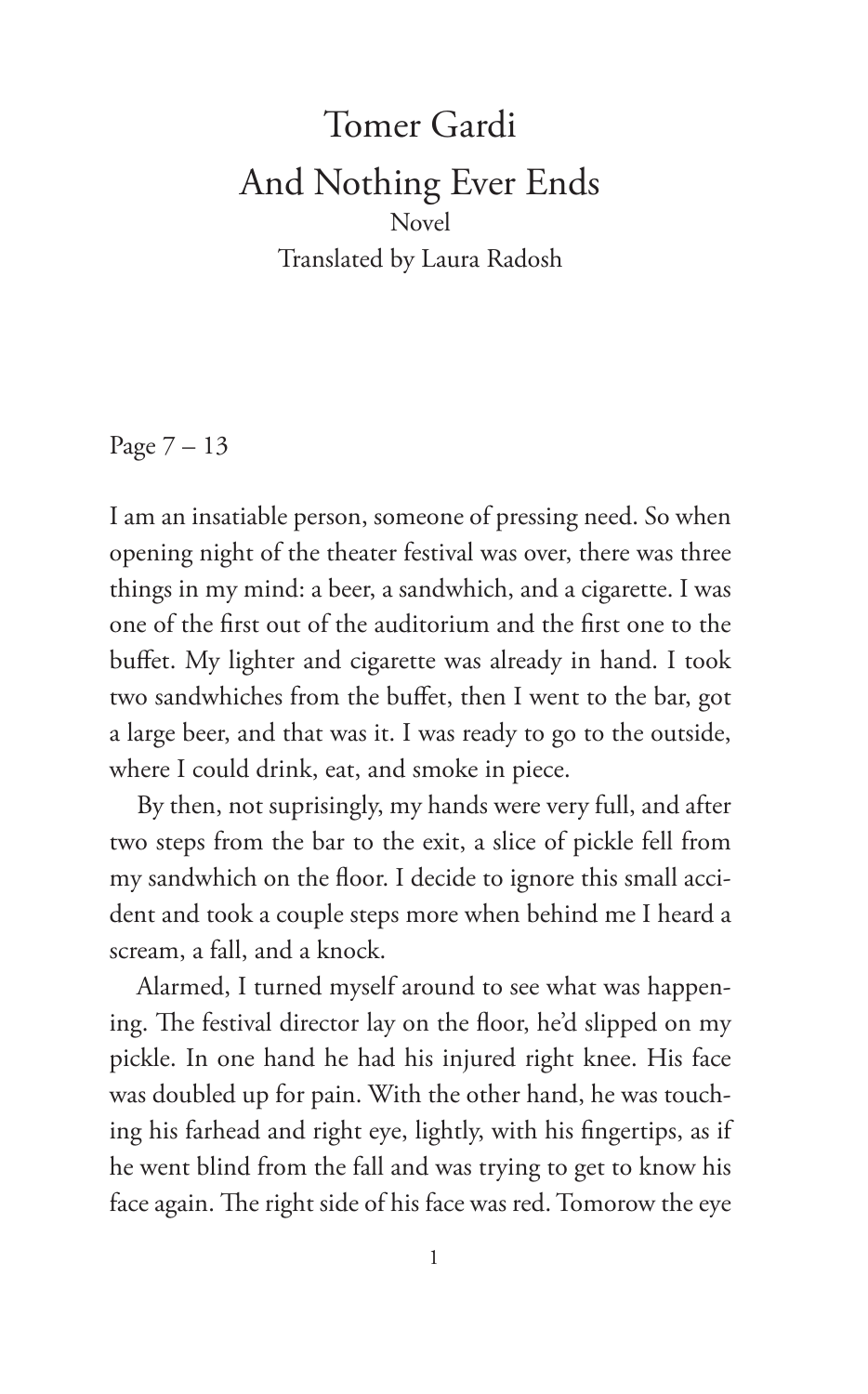would be all blue. The day after tomorow, a wierd green. Than an ugly yellow. The poor director.

Next to me was one of many bar tables that had been placed in the lobby, clothed with white tableclothes and vases with white and red flowers. In my hand, my last cigarette, broken in two in my shock. There was tobbaco crumbs on the sandwhiches. Quickly I put the things from hand to table and hurried myself to the director. I am so sorry, I muttered, embarassed, worried, I am so so sorry.

Help me up, you idiot! he whisper-screamed in my ear, full of anger and pain. Help me up!

I immediately saw the relavance of my problem, the seriousness of my situation. In normal life, in prosaic everyday life, anything can happen, and slipping on a slice of pickle is not a big deal. But in the theater, in an esteemed house like this, there is no place for a scene like this. Such a cheap act, worn-out slapstick, so un-modern, so sub-standard, had no business on a stage like this. And I, with my carelessness, had just caused exactly such a scene, here of all places. A man slips on a sliced pickle, falls on his butt. And who has the leading role? The festival director, of all people.

Pain comes and goes. Bad eyes too. These are irrelavant. They don't matter. But what had happened here was serious. Life had offended Art. Art would take revenge. And I am the battlefield.

I helped the director, shaking and red from pain and from shame, back on his legs. He was taller than me, and not a lightweight man. His left arm was around me on my shoulder. He held his injured right leg in the air. His weight was on my body. He looked around the lobby to see who had seen. I felt his warm breathe on my face as he did recon, turning his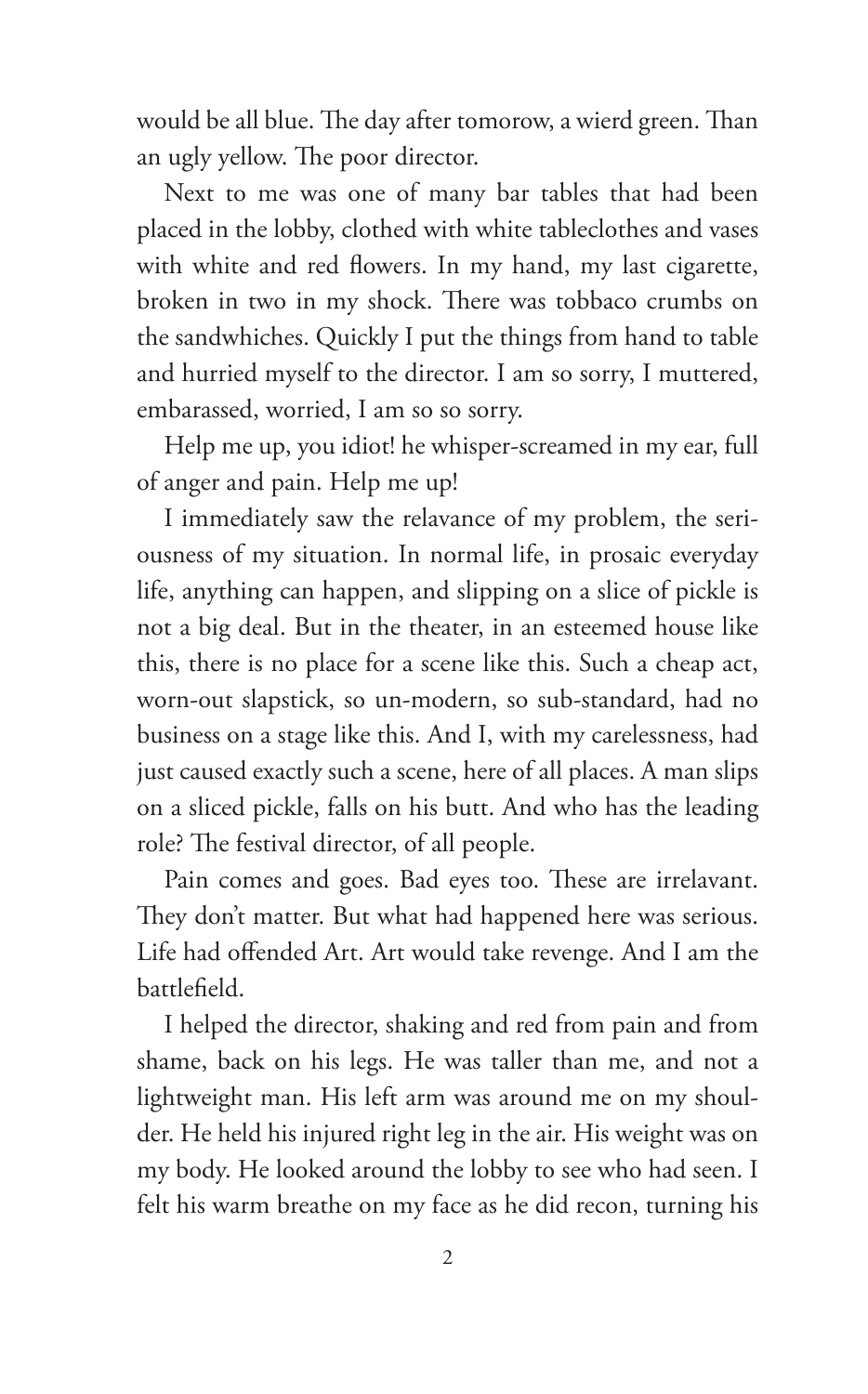head left and right. I followed his gaze to assess the situation. There was only four or five guests at the buffet, busy with food. The lobby was filling up very slowly. It was still mostly empty, the guests were leaving the theater with no haste, caught in their discussions after the night at the theater. I was the only witness to his fall.

The director leaned on my shoulder. He hopped on his uninjured leg. Get me out of here! he again commanded into my ear. Dammit, what are you waiting for?

I looked around. The mane entrance was out of the question. Far too obvious. Near the cloakroom, I saw a side door, an emergency exit. I carried the festival director to that direction. He was heavy over my back. He limped on me the short way between the buffet to the door. We reached the side door without interuption. I opened the small emergency exit. Below us I heard, quiet and prominant, the river running along the city. Then we went through the small doorway and were standing in the outside in the thick, dark ink of the night.

Call me a taxi, said the director, almost ordering, still leaning on me. I fished my cell phone from my bag and pressed the taxi app. Three minutes I said to the director.

He let me go, turning himself to face me. I will have to somehow explain my black eye and my limp to the festival guests tomorrow. He was breathing heavily. By 6 p.m., Mr. Gardi, there will be a mail from you in my inbox with a good explanation. Have I made myself clear?

I decided to play it naïve. Please Sir, think about it, I said quietly and politely. It's not such a big deal. You know how polite people here are. No one will say anything about your face. And if they do, you tell the truth. People slip, people fall. It happens in life. We've all been in that film.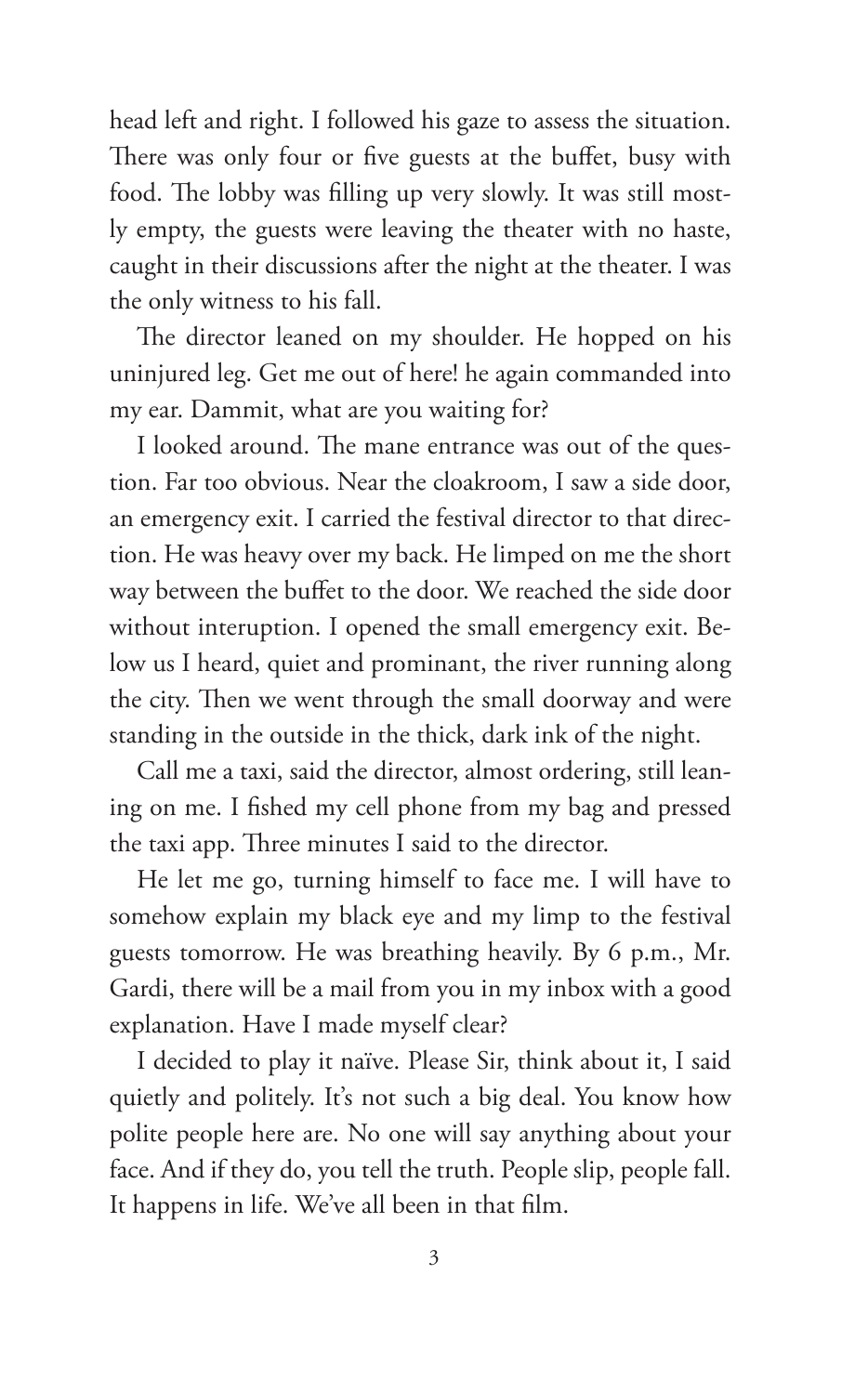He stared at me, danger in his eyes. By tomorrow, Mr. Gardi. 6:00 p.m. Or you are no longer with us. Have I made myself clear?

In an almost perfect timing, the taxi stopped in front of us. I went near the car, opened the back door, and helped the director in. The taxi dissapeared.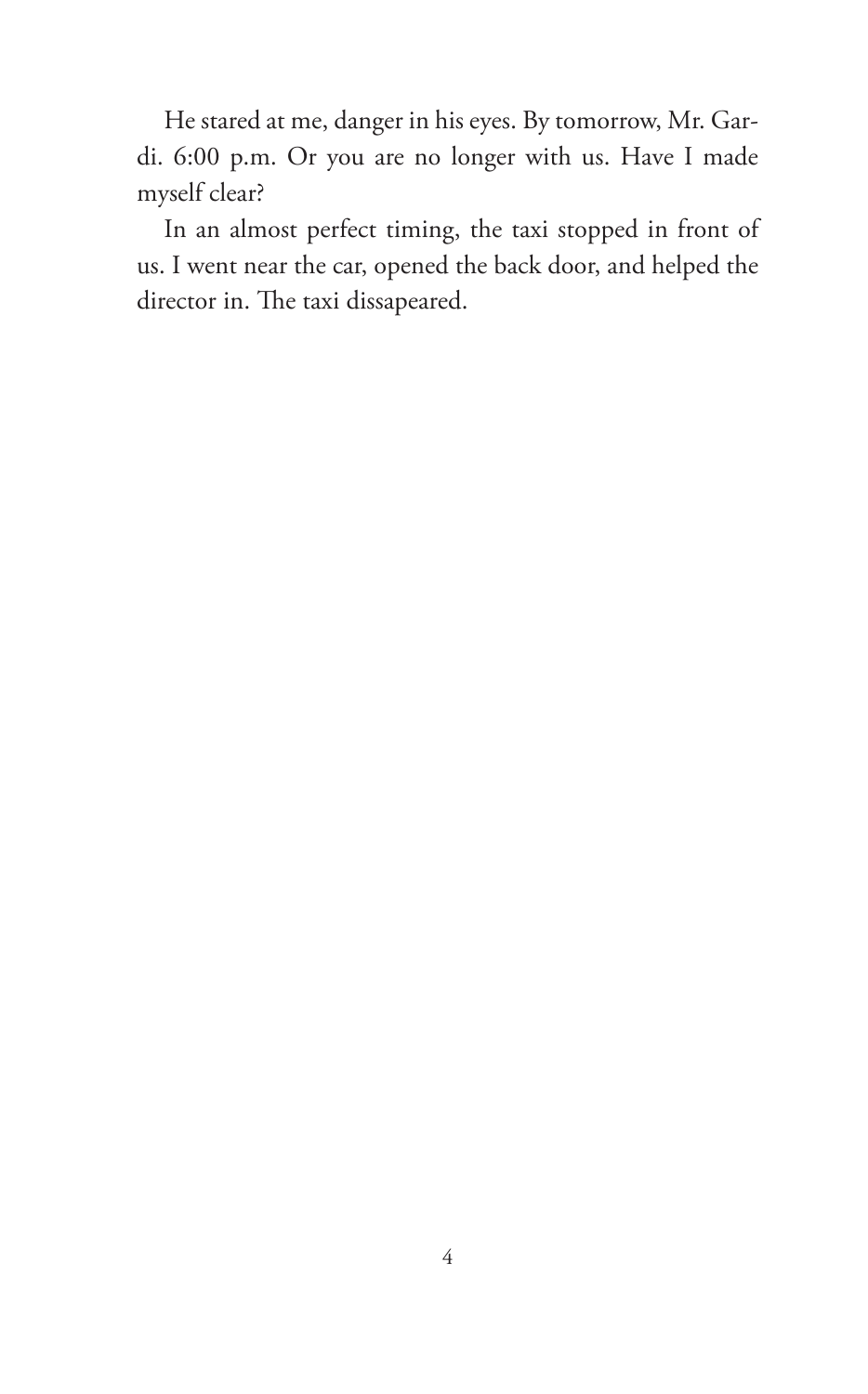After, I had no idea what I can or must do. It was all too much for me. Even worse, I have not yet indulged my need. My last cigarette was broken. On the table in the lobby, my beer was already flat and warm. Next to my beer stood my broken sandwhiches—mayonnaise and herrings, pickles and tobbaco crumbs. I did not feel like eating anymore.

I turned myself around and went back through the emergency exit door to the lobby. Inside, the evening was slowly getting warm. A DJ played music. The bar was full of people. I decided to go down to the lobby bathroom. There should be an automatic cigarette vending maschine there. I will buy myself a new pack, get a new beer, and go to the outside again. Nothing can go wrong with a simple plan like this.

Downstairs in the bathroom I searched for the cigarette maschine. Where my next disaster was waiting. I found the automatic vending maschine. With a dumb blinking red light, warning the clients, signaling no change. All I had in my bag was a twenty euro bill. My cigarette withdrew. That was depressing.

Since I was in the area and didn't know what now, I went to pee. The toilets were shiny clean. Near the urinals, like so often, was the automatic condom maschine and next to it one for portable vaginas.

Do they have vending maschines for dildos in women's bathrooms? A question I did not yet have the answer to. In men's bathrooms, you often find a condom maschine. The vagina maschines are rarer, but no suprise. The two maschines are always next to the urinals, at eye level for the standing, peeing, man. The logic of this positioning is clear: A man will be standing here. The man will have his dick in his hand. The man will have a quiet minute to think. The man is sure to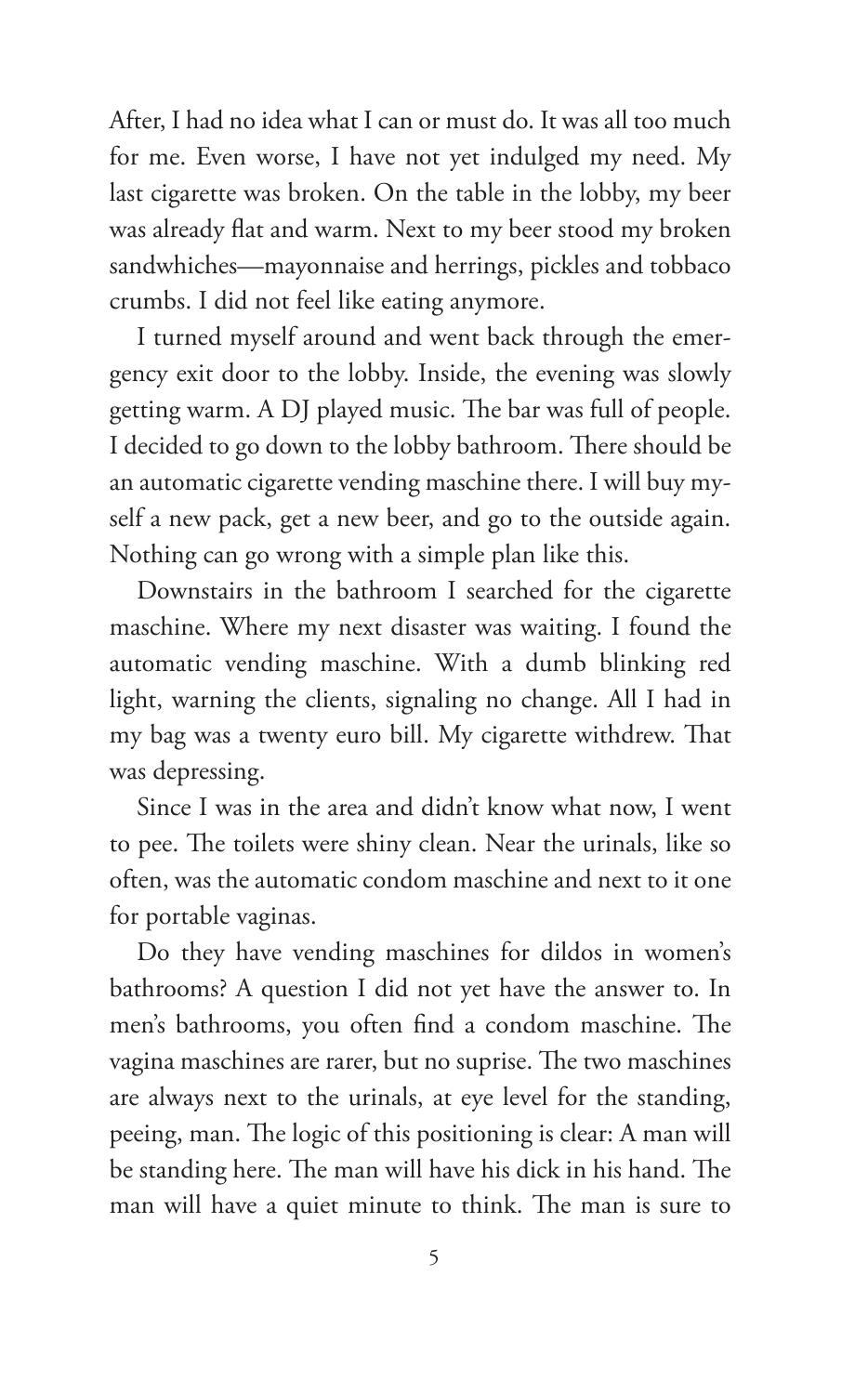think what should I do now with this thing in my hand? The man will then raise his head. The man will see, in front of his two eyes, two answers, in the form of two automatic vending maschines.

Condom and portable pussy maschines are so often the most old fashioned automatic vending maschines there is. A slit for the coins and a mechanical turning knob. Relicts from byegone days, when the café or the bar, the cinema or the theater was still the place for a chance romantic meeting, today usurped by so many apps. A digital vending maschine for condoms or for portable vaginas, where you can pay with plastic or with a bill, that is, a vending maschine that can also give change, is therefore a very rare find. But however rare to find they are, I saw exactly such a maschine in the lobby bathroom, by the urinals. My dick in my hand. A quiet minute to think. In front of me two automatic vending maschines. I stood there and peed and thought. The way my evening looked up to now, it would not be a night for exciting meetings. I choose loneliness. I saw before me an insular evening, left to myself.

A box made of thin cardboard fell into the vending maschine drawer, and my change. I put the box in the bag of my pants, took my change, and went to the cigarette maschine. Finally, I bought a new pack of cigarettes and went up to the lobby. I paused on the stairs. I was curious. How would something like that look? I took the box out of my bag and opened it. A pink silicon tube, pubic hair, a primitive drawing of a clitoris. That was it. I put it back into my bag and continued up the stairs. By the bar, I got a beer and went to the outside again, to drink and to smoke. So simple the wish, so winding the path.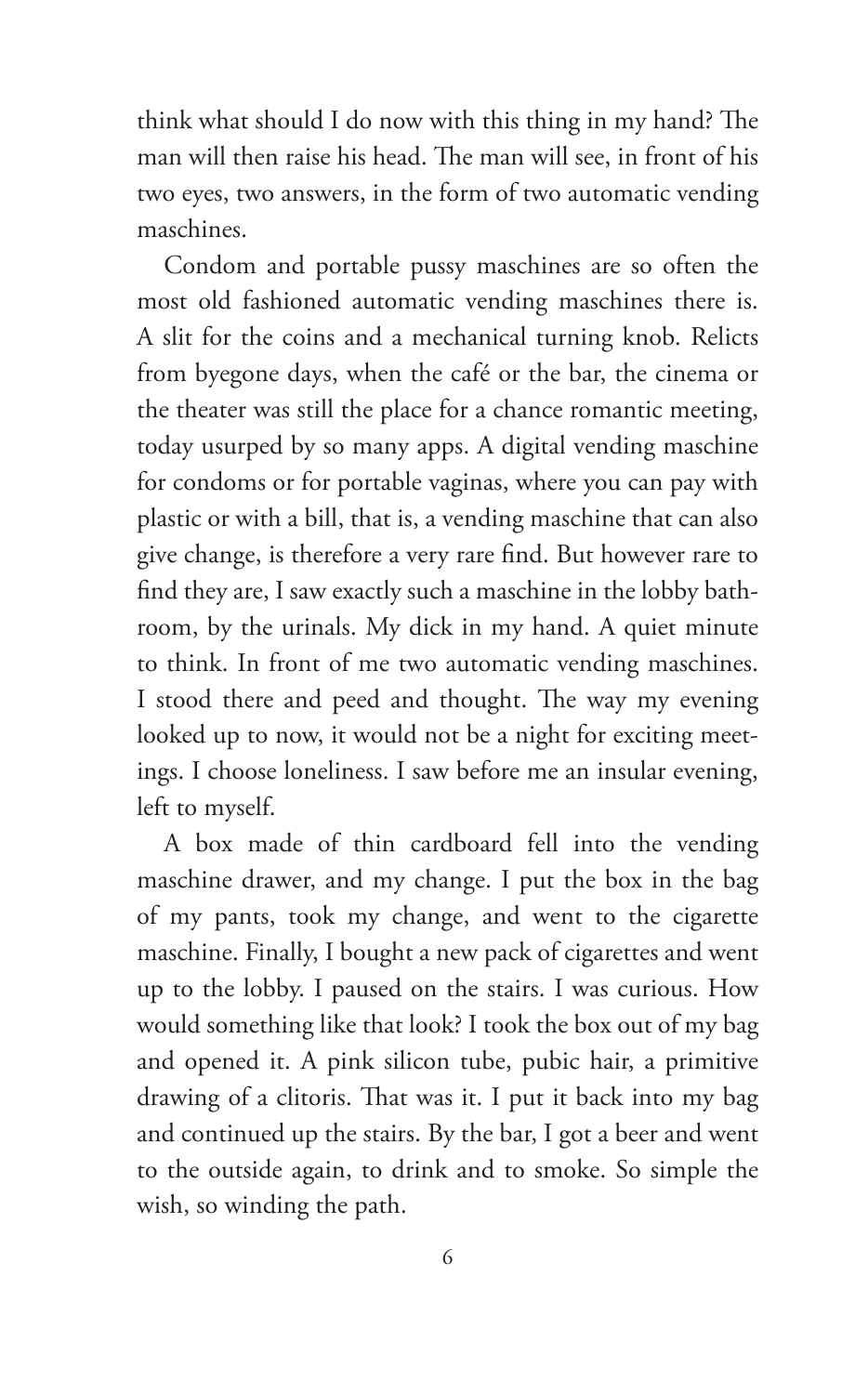Raden Saleh Syarif Bustaman came to the Netherlands aboard a schooner. Wooden boxes filled with spices were stored on the vessel's lower deck. The cabins were located on the middle deck, and the mixture of smells made it something like living over a market. He didn't get used to it until the end of the voyage, and then the cold came. Raden Saleh sat on his berth, pulled his dhole fur coat tighter around him, got his bag out from under his berth, and went to the upper deck to watch the approach of Antwerp.

Antwerp. It's hard for me to get used the idea that the city belonged to the Netherlands back then. We learned something else in geography.

One hundred and thirty days previously, the Dutch sailors had pulled anchor and rigged the sails. The wind's energy was transformed into movement. Raden Saleh had stood on the upper deck, watching the island on which he had been born recede. Then he'd turned his back on Java and faced the open sea, whence Holland wafted. He stared out at sea and tried to imagine how the ship on whose deck he stood might look from the side, from the angle at which the Dutch Masters portrayed sailing vessels and oceans in their classic paintings. He was only eighteen, but already an accomplished artist. At the time, he had not yet dared to attempt an oil painting of a seascape, those mysterious alchemistic meetings of oil and water. But at that moment, there on the deck of *Raymond*, he wished, without being aware of it, for something that was the mother of all failure, the mother of many a violent tragedy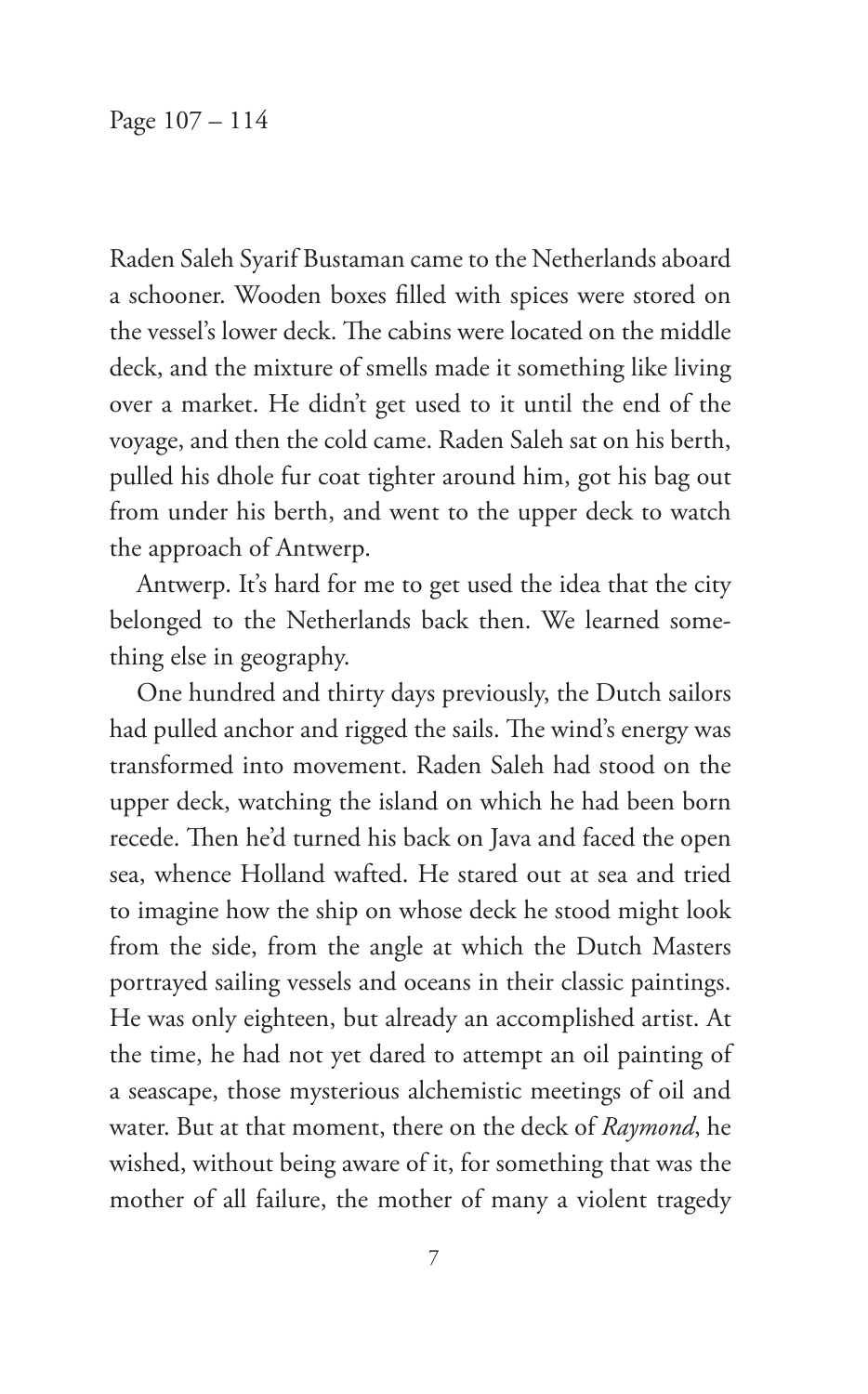that ends in lamentation. He wanted to see himself from a perspective that he could not take. Wanted to draw his ship, sailing away from the island on which he had been born, and himself, standing on just that ship.

One last look at Java, then he left the upper deck and went down to his cabin. The smell made him dizzy. He was a sensitive young man, and from the cavernous belly of the Dutch trading vessel drifted the scents of cinnamon and black pepper, cloves, vanilla, and nutmeg, mixing in the hot, humid tropical climate with the odors of seaweed and the sweat of Northern European sailors.

He entered the cabin that was to be his swimming home over the months to come. The room held his bed and three other, empty, berths. The man he was travelling with, Jean Baptiste de Linge, was in the cabin next door. Nobody, that went without saying, would have ever entertained the idea of putting the Colonial Secretary of Finance in the same cabin as a small, dark-skinned, young native from the island of Java. On board, alongside sixty Dutch crewmen, Raden Saleh, and Mijnheer de Linge, were four other men of varying ranks who also worked for the colonial power. Saleh was the only Javanese native. He took his pencil and a new drawing pad out of the bag next to his bed. His uncle, Sura Adimanggala, had given him the pad, an empty, white souvenir for his long voyage, so he could capture his memories in charcoal, page by page.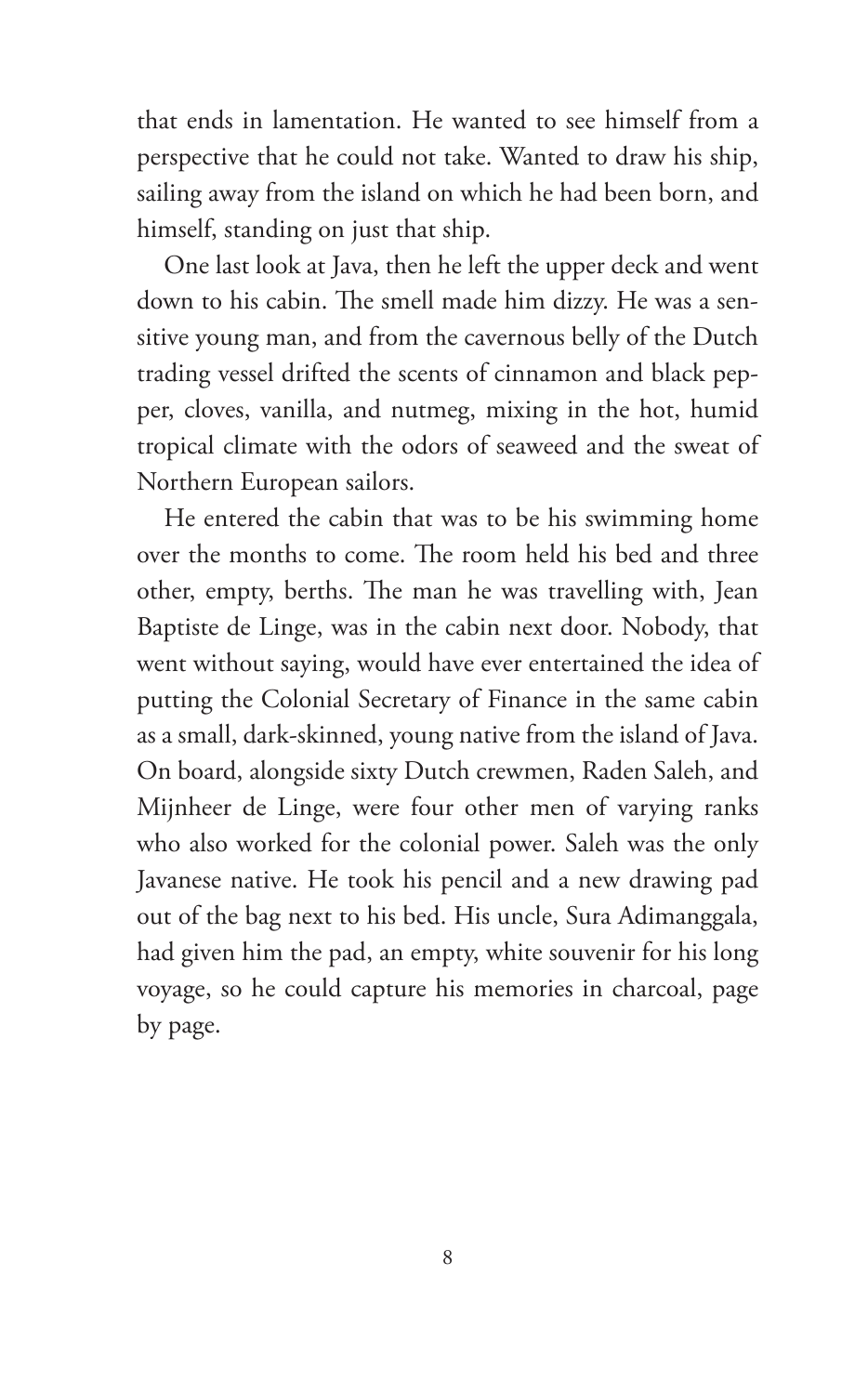Naturally, there was a story behind this voyage.

Sura Adimanggala was the bupati of the city of Semarang. In the old days, bupatis had been local regents, but after the Dutch occupied the islands that today make up Indonesia, bupatis became more or less employees or, more accurately, marionettes of the colonial government. Semarang was at the time and is to this day the capital of Central Java. Java, you must know, is much more than just a cliff rising out of the water. Java is part of an awe-inspiring archipelago that makes it seem as if God in his mercy had decided to plaster the seas with safe harbors.

In the city of Semarang, two sons were born to Sura Adimanggala. When they came of age, the bupati sent them from those safe harbors deep into the Indian subcontinent, to study at the English seminary in Calcutta. It was Sura Adimanggala's way of creating bonds of friendship and trade between his family and the emissaries of the British imperium. Sura Adimanggala was the uncle of young Raden Saleh, and when the boy's father died, he went to the child's mother, Mas Adjeng Zarip Hoesen, and offered to adopt him. He had already chosen a suitable profession. Raden should found a new division and make connections to the lords of the Dutch imperium, an adopted complement to his first two sons, as it were. For the Dutch colonists from across the seas required more than just administrators, military men, and experts in agriculture and trade. They also had need of good draughtsmen and painters. Someone had to map the estates for the island plantations, someone had to make drawings of the excavations for the new mines, someone had to draw the blueprints for the packhouses, the expansion of the harbor, the administrative and military buildings. And not only that. One can trans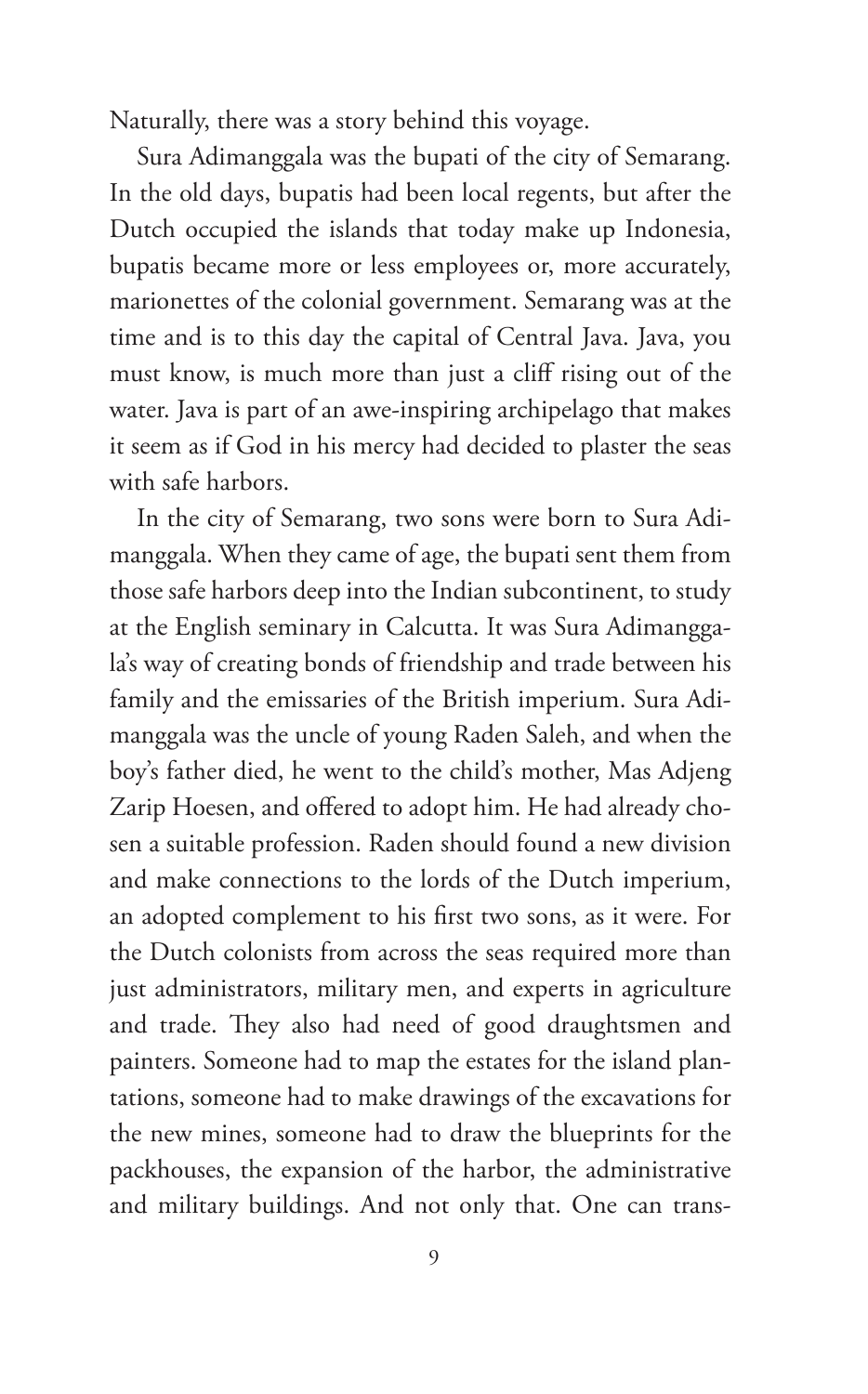port spices from southeast Asia to Antwerp or Rotterdam, and from there to the European markets. But how can you transport an entire forest, or a mountain? How to convey an endless plain, with one solitary coconut palm reaching for the sky at its center? How can a Javanese fishing village in the evening make the long journey to the Netherlands, or a group of women picking tea on a green hill?

Jannes Bik and Antoine Payen had come to Java with a large colonial delegation. Jannes Bik was a sketch artist, responsible for the cartography of agricultural and mining areas. Antoine Payen was a painter, responsible for naturalistic reproductions of the colonial landscape, flora, and life of the natives—to be sent back the homeland as picturesque proof of the places the Netherlands now called her own. As a child, Saleh had his first drawing lessons with Jannes Bik. He was eight years old and extraordinarily talented. His little drawings went from hand to hand among the handymen who lived in the colonial delegation's settlements. Soon after he had begun learning under Jannes Bik, he was transferred to the accomplished painter, Antoine Payen.

Payen and Saleh spoke with one another in Dutch, a language Saleh had learned growing up. He spoke with the typical accent of Javanese natives, accentuating his 'l', drawing it out like taffy, and almost singing the vowels skipped over so impatiently in the European fatherland. The guttural Dutch 'g/kh' he borrowed from the Arabic he had learned at Koran school. He knew the language from accompanying his father to the mosque as a young boy, and heard it whenever the people of Semarang were called to prayer by the muezzins. These men, permeated by song, stood high on the minarets, their faces turned towards the center of the island and then further,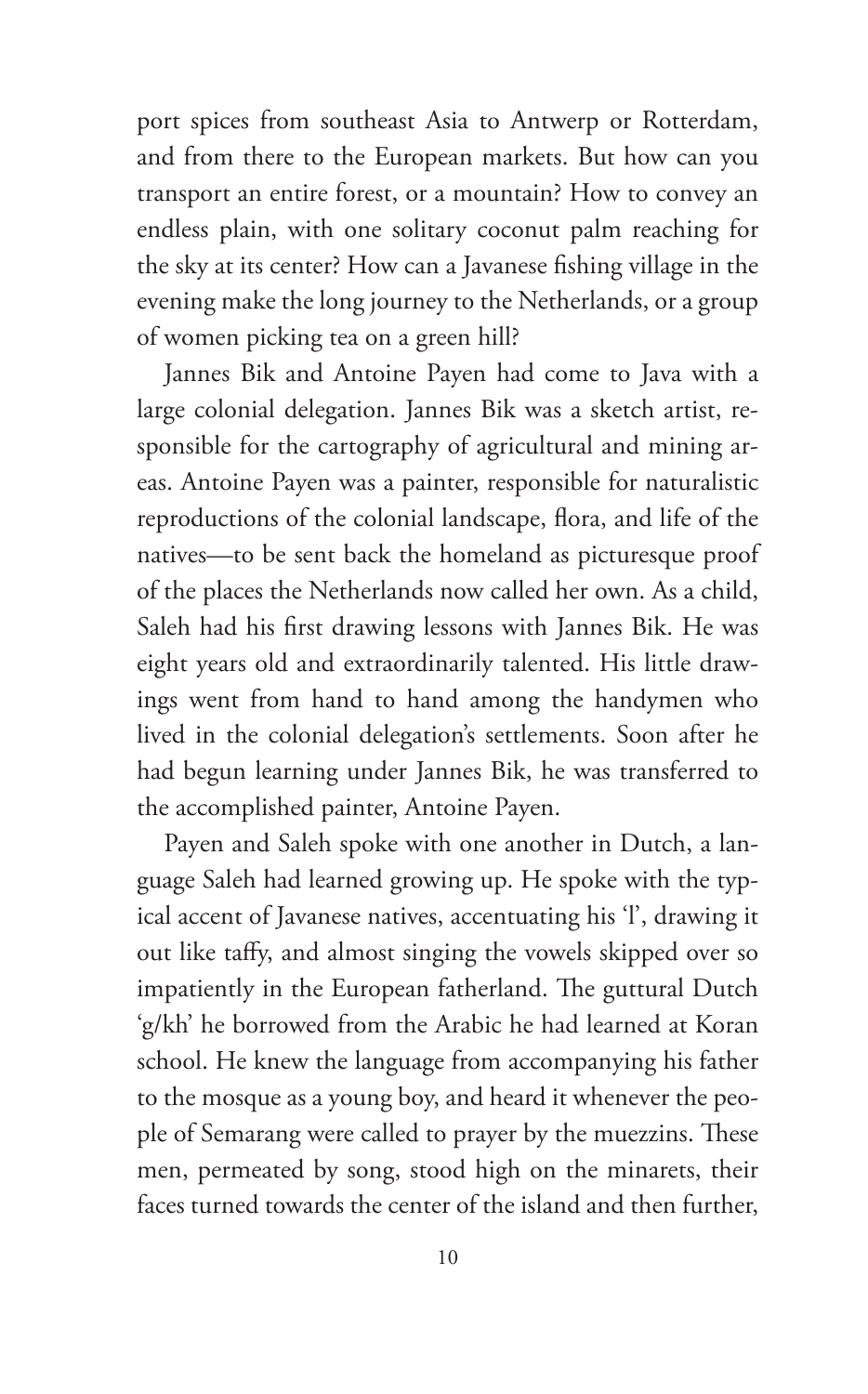across the sea, where, rumor, tradition and science had it, the holy city of Mecca lay, the birthplace of Muhammad, rasool Allah.

– Saleh, do you know the story of the *Flying Dutchman*?

– No, Mijnheer Payen.

– A sailor I befriended told it to me one night on my voyage here. Would you like to hear it?

–Please, Mijnheer Payen.

– The *Flying Dutchman* was a ship. Like the big schooners in the harbor here. One night, not far from the Cape of Good Hope, a ship sent a signal of distress to the *Flying Dutchman*. It was a gloomy night, a dangerous storm was afoot, and the *Dutchman* was carrying a large load of coins and gold, and so the captain ignored the call for help. For that, he was cursed. Him, and everyone who had been on board with him. The ship would continue to sail forever, with no beginning and no end, without ever arriving at a port, without rest. Only every few years, she lays anchor to remind the lost sailors of what they will never have: the smell of cooked food, a house, a wife, children, land beneath their feet. But in no time, Saleh, the power of the curse draws them back on board and the ship moves on And so she sails until the end of days, until the end of time.

– Is that a true story?

Payen just smiled. On stormy nights, Saleh, you can see the *Flying Dutchman*, lost forever on the waves. If you ever come to Tournai to visit me, my boy, and you catch a glimpse of her on the way, then draw her for me, will you? I'd like a painting of her, a painting by you.

Saleh said yes, he promised, but deep down he was afraid. What if he truly sailed across the ocean one day, how would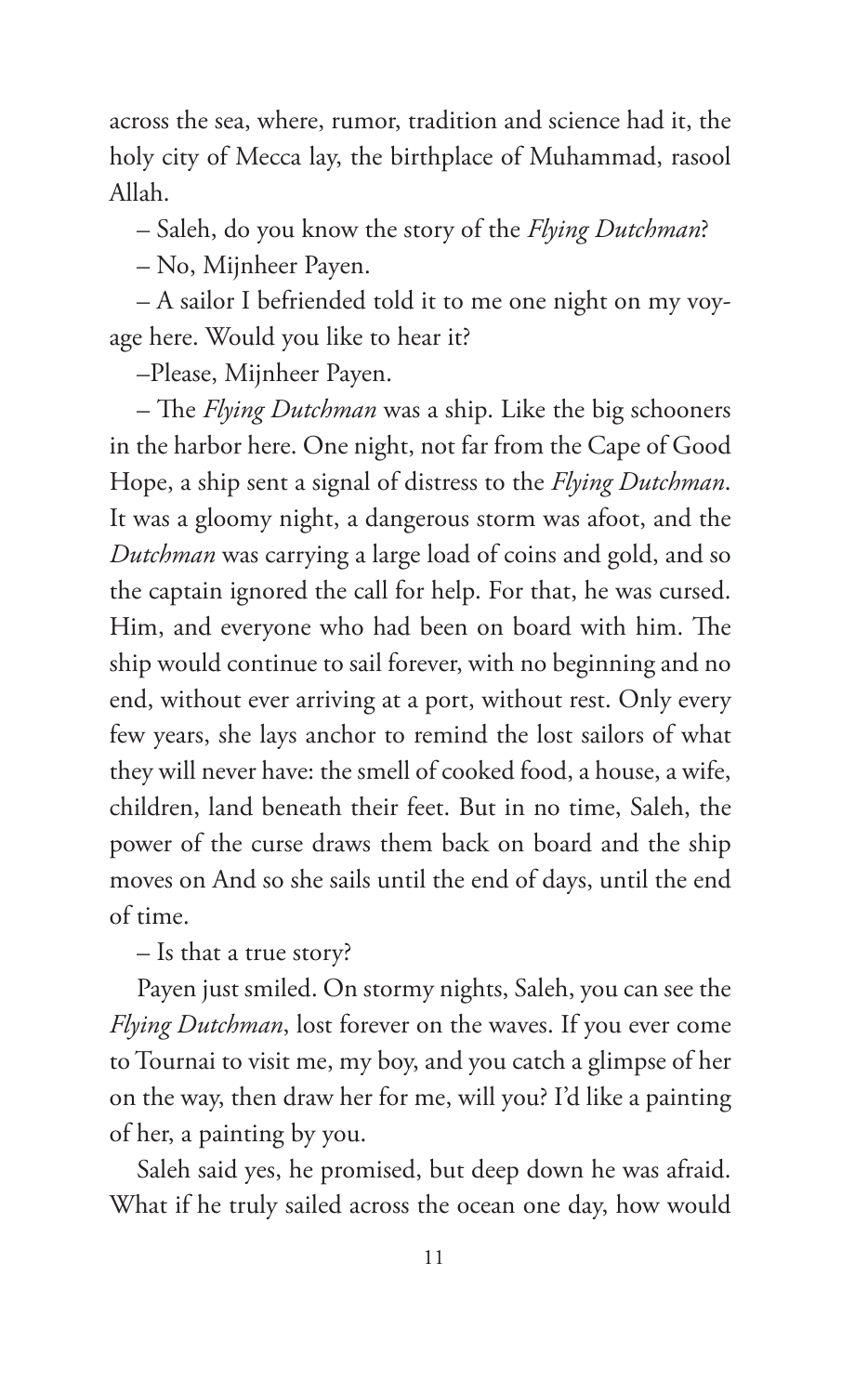he know he hadn't accidently landed on board the cursed ship and was now, once aboard, doomed to never leave again?

Saleh liked Payen very much. He liked the long hours painting together, the strange stories of faraway places that Payen told him. He liked painting in the style the master taught him. The style the colonial painters had brought with them to the distant colonies, a style that aimed to transform those who saw their works into witnesses, into people who had been to places they had never seen.

Two or three years later, Antoine Payen boarded a ship to Antwerp and from there went on to his home in Tournai. After Payen left, Saleh continued painting using the techniques his teacher had taught him. He continued practicing, improving his art. He was a talented painter. All the distinguished European visitors to Java wanted to see the boy. The bupati's strategy had been successful. And so, after three more years, Saleh had been introduced to Jean Baptiste de Linge. The high-ranking colonial officer was called back to Holland shortly after the two had met, to report on the financial situation of the colonies. A friend of his, a government official from the fatherland, had asked if he would be willing to use the occasion to accompany Saleh on his first long sea voyage from Batavia, as Jakarta was known at the time, to Antwerp.

And so it came that on a hot humid day in September 1829, Saleh met Jean Baptiste de Linge at a small teahouse near the harbor. Two days earlier, Saleh had gone to Batavia's main post office to pick up a package that Adimanggala had sent by coach from Semarang. It contained three presents. The charcoal and drawing pad from his adoptive father, three ancient Javanese scrolls sent by his mother, Adjeng, and the